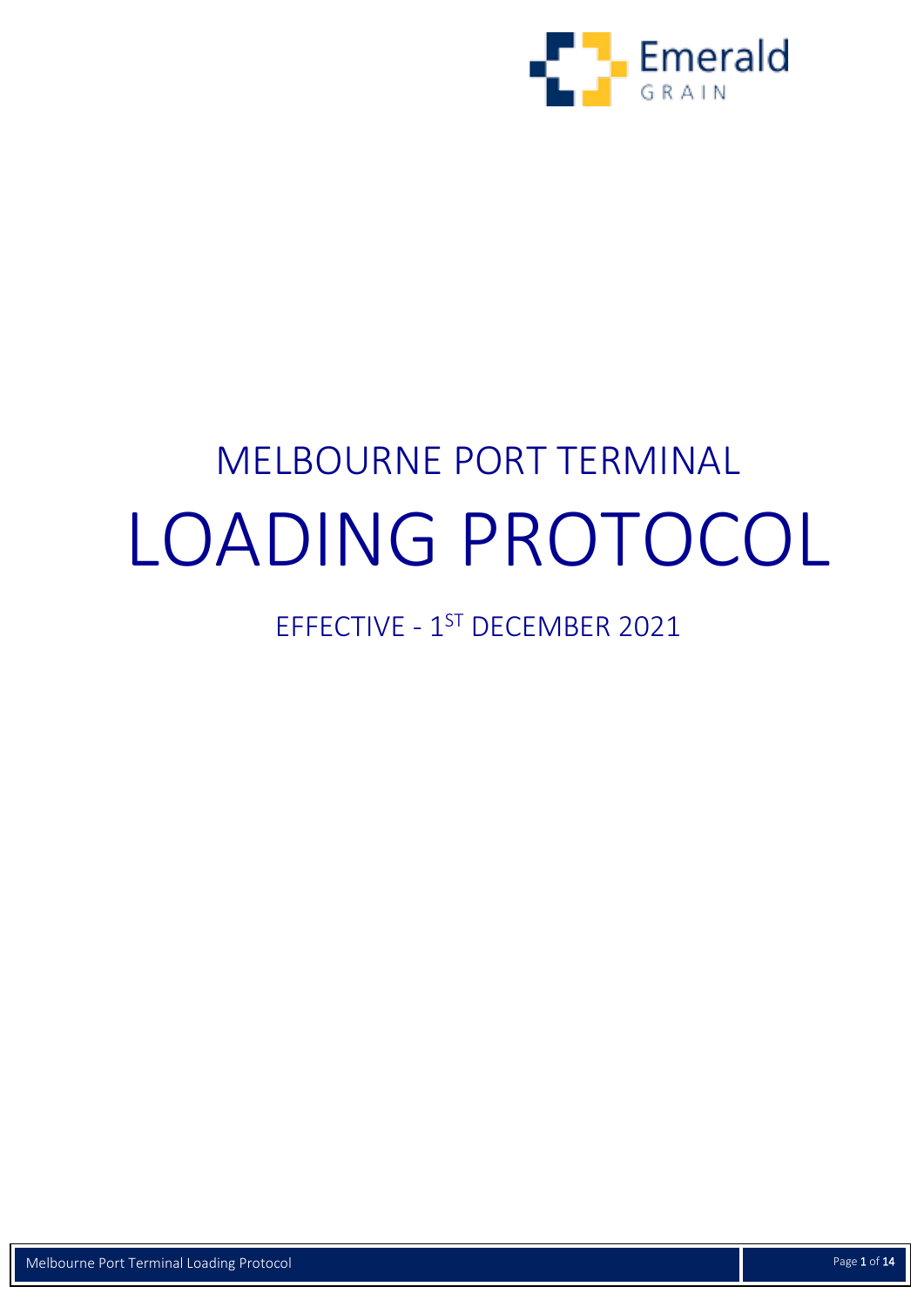

### Contents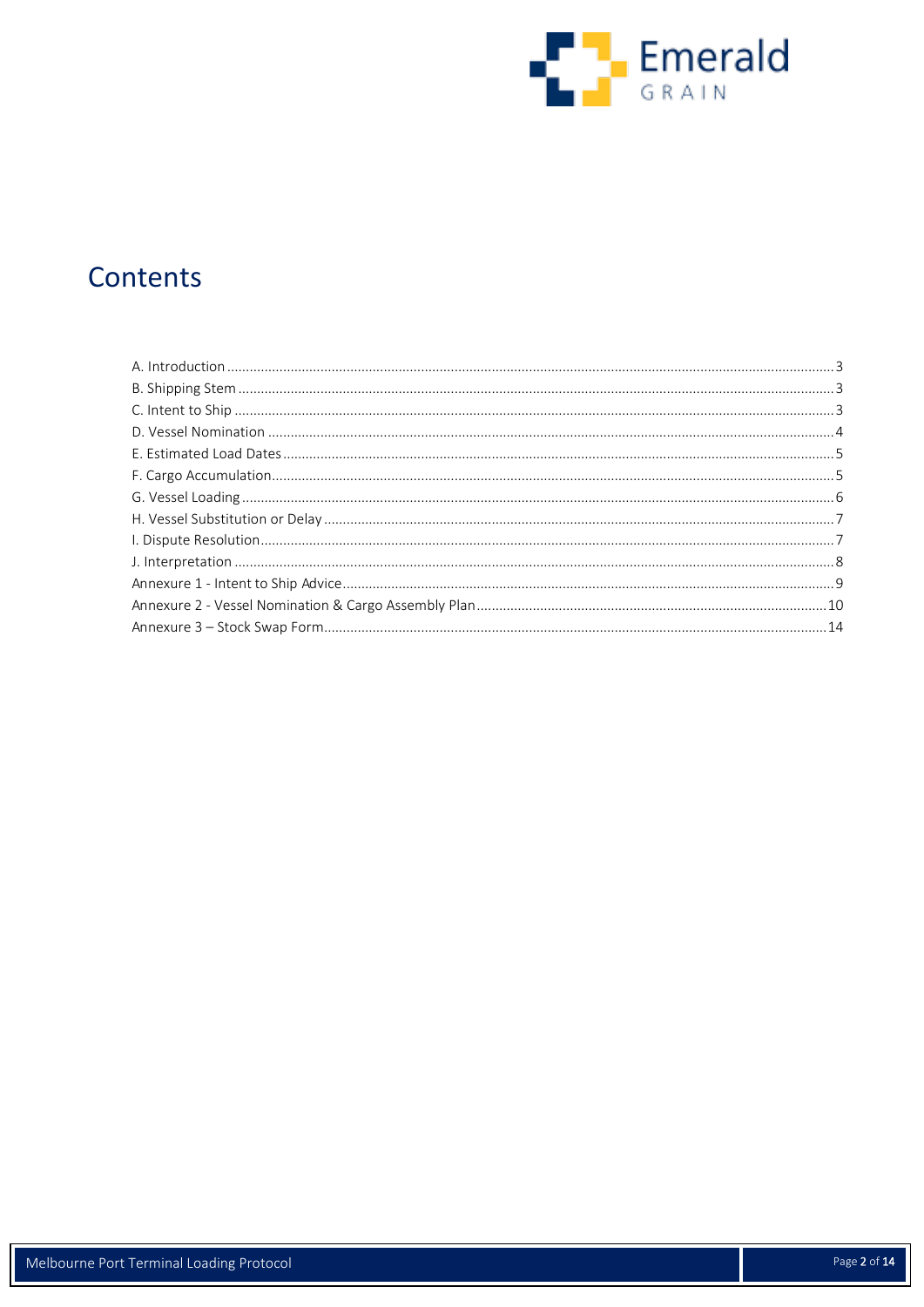

#### <span id="page-2-0"></span>A. Introduction

- 1. These Port Loading Protocols provide information on how Emerald Logistics Pty Ltd ACN 087 280 260 (the "Port Operator") will allocate and provide ship loading services at Melbourne Port Terminal ("MPT") and how vessels will be managed for loading.
- <span id="page-2-5"></span>2. The Port Operator provides services to parties which have entered into Storage and Handling Agreements with the Port Operator. If a party which has not entered into a Storage and Handling Agreement requests services from the Port Operator, then the terms and conditions contained in the Port Operator's prevailing Storage & Handling Agreement as published on the Port Operator's website (www.emeraldgrain.com) is deemed to be accepted by that party through conduct, and shall be applicable to any services rendered by the Port Operator to the exporter.
- 3. For the purposes of these protocols, a user of the Port Operator's services shall be referred to as the "Client".
- <span id="page-2-4"></span>4. The Port Operator operates on a just-in-time cargo accumulation basis. At all times the Port Operator's overriding objectives are to maximise terminal export throughput and operational efficiencies.
- 5. These protocols apply for all commodities, including Bulk Wheat. The protocols must be read in conjunction with the current Storage and Handling Agreement to which the Client or a party is otherwise bound pursuant to clause  $\mathcal{L}$
- 6. These protocols are at all times subject to the rules and regulations of the Port of Melbourne Corporation ("POMC") and Clients must ensure that they comply with all rules and requirements set by the POMC.

#### <span id="page-2-1"></span>B. Shipping Stem

7. The Port Operator will publish its current shipping stem details on its website [www.emeraldgrain.com.](http://www.emeraldgrain.com/) Shipping stem details are ordinarily updated each business day.

- 8. MPT's berth is located at Appleton Dock F Berth. Although it is a common user berth, the Port Operator has a 24 hour priority window for its vessel operations.
- 9. The Port Operator's shipping stem may not include other shipping allocated to the berth by the POMC. Clients are encouraged to check the POMC website -

[www.portofmelbourne.com/port](http://www.portofmelbourne.com/port-operations/ship-movements/departures)[operations/ship-movements/departures](http://www.portofmelbourne.com/port-operations/ship-movements/departures) for other shipping allocations and to contact Customer Service by phone (03) 9274 8880 or email [customerservice@emeraldgrain.com](mailto:customerservice@emeraldgrain.com) to check other terminal operations which may impact ship-loading operations.

#### <span id="page-2-2"></span>C. Intent to Ship

- 10. To request shipping capacity at MPT a Client must:
	- (a) complete and lodge an "Intent to Ship Advice" (see Annexure 1); and
	- (b) pay the Booking Fee in accordance with the terms of the Storage and Handling Agreement.
- 11. By the close of business on the next business day after receipt of a valid Intent to Ship Advice the Port Operator will make a record of this intent on its Shipping Stem as "pending". The Port Operator will accept or reject the Intent to Ship Advice within 5 Business Days of receipt.
- <span id="page-2-3"></span>12. In deciding to accept or reject an Intent to Ship Advice the Port Operator may consider:
	- (a) Existing Intent to Ship Advice submitted by the Port Operator's other clients;
	- (b) Un-allocated capacity at MPT;
	- (c) Whether the Client has executed a Storage and Handling Agreement; and
	- (d) Other matters which the Port Operator reasonably considers to be relevant, including, without limitation matters going to the efficiency and timeliness of cargo accumulation at port and of loading.
- 13. Subject to clause [12,](#page-2-3) Intent to Ship Advices will be dealt with in the order that they are received unless the Port Operator reasonably considers an alternative order to be more efficient for the operation of the port.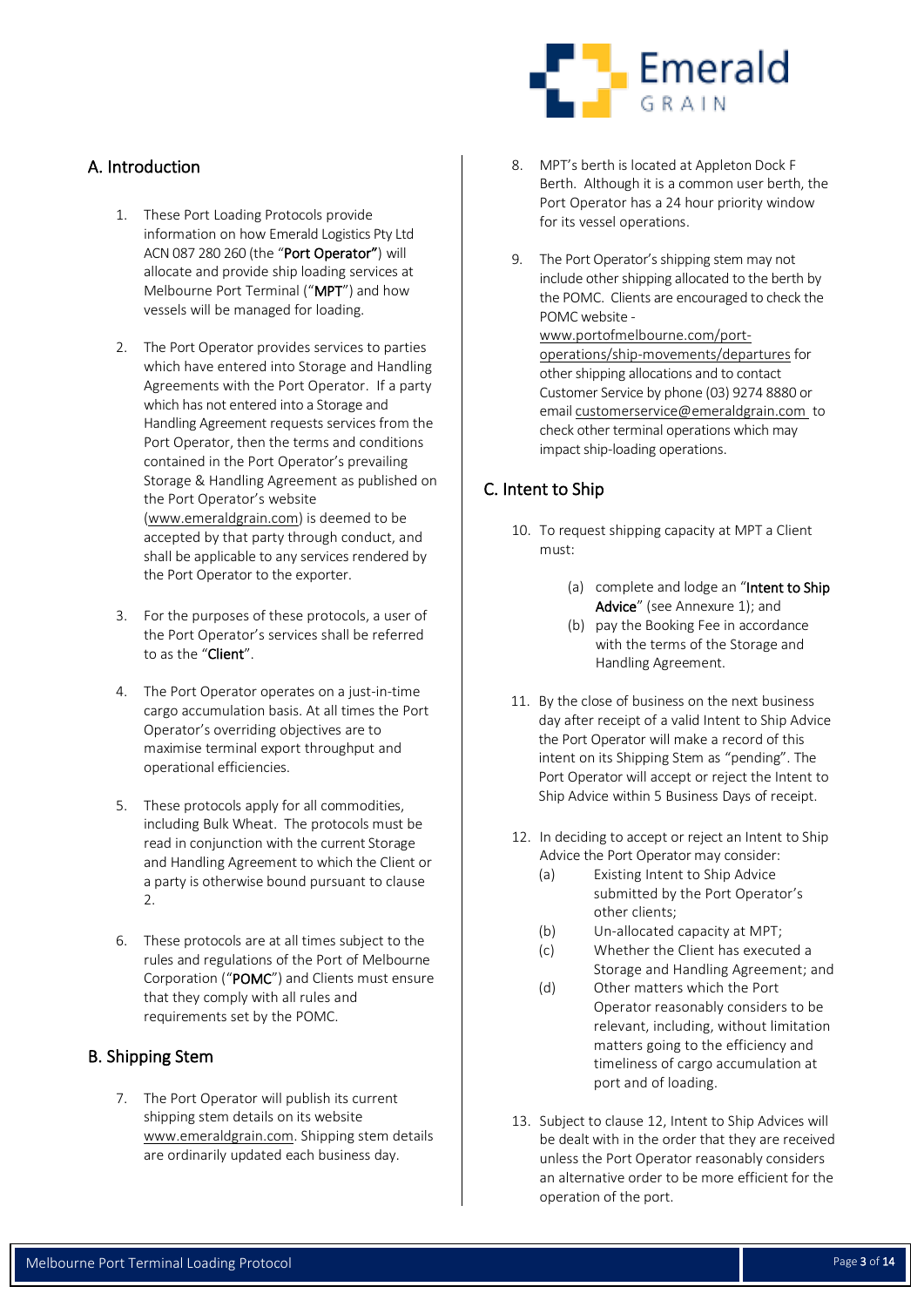- 14. If the Port Operator accepts the Intent to Ship Advice it will:
	- (a) Forward an acceptance notice to the Client;
	- (b) Forward an invoice for the applicable Booking Fee to the Client; and
	- (c) Change the status on its Shipping Stem.
- 15. A "Booking" is made upon notification of acceptance by the Port Operator of the Client's Intent to Ship Advice. An Intent to Ship Advice which is rejected or which the Port Operator does not respond to within 5 business days of receiving the relevant Intent to Ship Advice, is deemed to have lapsed and no Booking Fee shall be payable by the Client in respect thereof.
- 16. If the Client does not pay the Booking Fee within the terms of the Storage and Handling Agreement, then the Booking will be cancelled.
- 17. If a Booking remains unused by the end of the nominated month it lapses and any Booking Fee paid by the Client is forfeited.
- 18. If the nominated or actual tonnage loaded exceeds that initially nominated then an additional Booking Fee is payable by the Client. The Client will be invoiced for any additional Booking Fee once the Port Operator becomes aware that the tonnage to be loaded or that has been actually loaded is higher than the original Booked tonnes.
- 19. If the nominated or actual tonnage loaded is lower than that initially nominated then the shortfall and associated Booking Fee is forfeited or the Port Operator may at its sole discretion allocate the unused nominated capacity to a later month with spare capacity (but no later than 30 September of that Shipping Year). Unused nominated capacity that has been re-allocated by the Port Operator in accordance with this Clause 19 shall be deemed to be a discrete and individual Booking and not an addition to another Booking that the Client may have in that later month.
- 20. The Port Operator may, at its sole discretion, allow the deferral or splitting of a Booking provided it receives at least 3 months prior written notice by the Client before the relevant vessel's estimated time of arrival ("ETA"). In

# Emerald GRAIN

determining acceptance or rejection of a Client's request to defer or split a Booking the Port Operator will consider, amongst other matters:

- (a) Existing Intent to Ship Advices/ Bookings/Vessel Nominations; and
- (b) un-allocated capacity at MPT.

The Port Operator may, at its sole discretion, consider requests made by Clients with less than 3 months' notice. In such circumstances, the Port Operator's General Manager's (or his/her authorised representative's) determination is final.

- 21. The Client must make a written request for "Shipping Windows" when completing the Intent to Ship Advice. The Shipping Window will include the period within which the Client vessel ETA will occur and be either:
	- (a) Between the 1st and 15th of the month; or
	- (b) Between the 16th and the last day of the month.

The purpose of the Shipping Windows is to spread the shipping task evenly across the month. The Port Operator will make the final allocation of Shipping Windows at its sole discretion taking into account all other provisions of these protocols and especially clause [4.](#page-2-4)

#### <span id="page-3-0"></span>D. Vessel Nomination

- 22. Written nomination of a vessel name must be received at least 30 business days prior to the vessel's ETA in the form of the "Vessel Nomination" (see Annexure 2). Vessel Nomination must be provided by the Client with all required details completed.
- 23. Vessel Nominations are to be accompanied by a cargo assembly plan detailing the supply chain arrangements to be used to deliver the relevant Grain to MPT and must include load sites, load grade, quality specifications, fumigation certificates and associated tonnages.
- 24. In the absence of a cargo assembly plan, the Port Operator shall consult with the Client. If the lack of a cargo assembly plan or any noncompliances are not thereafter redressed by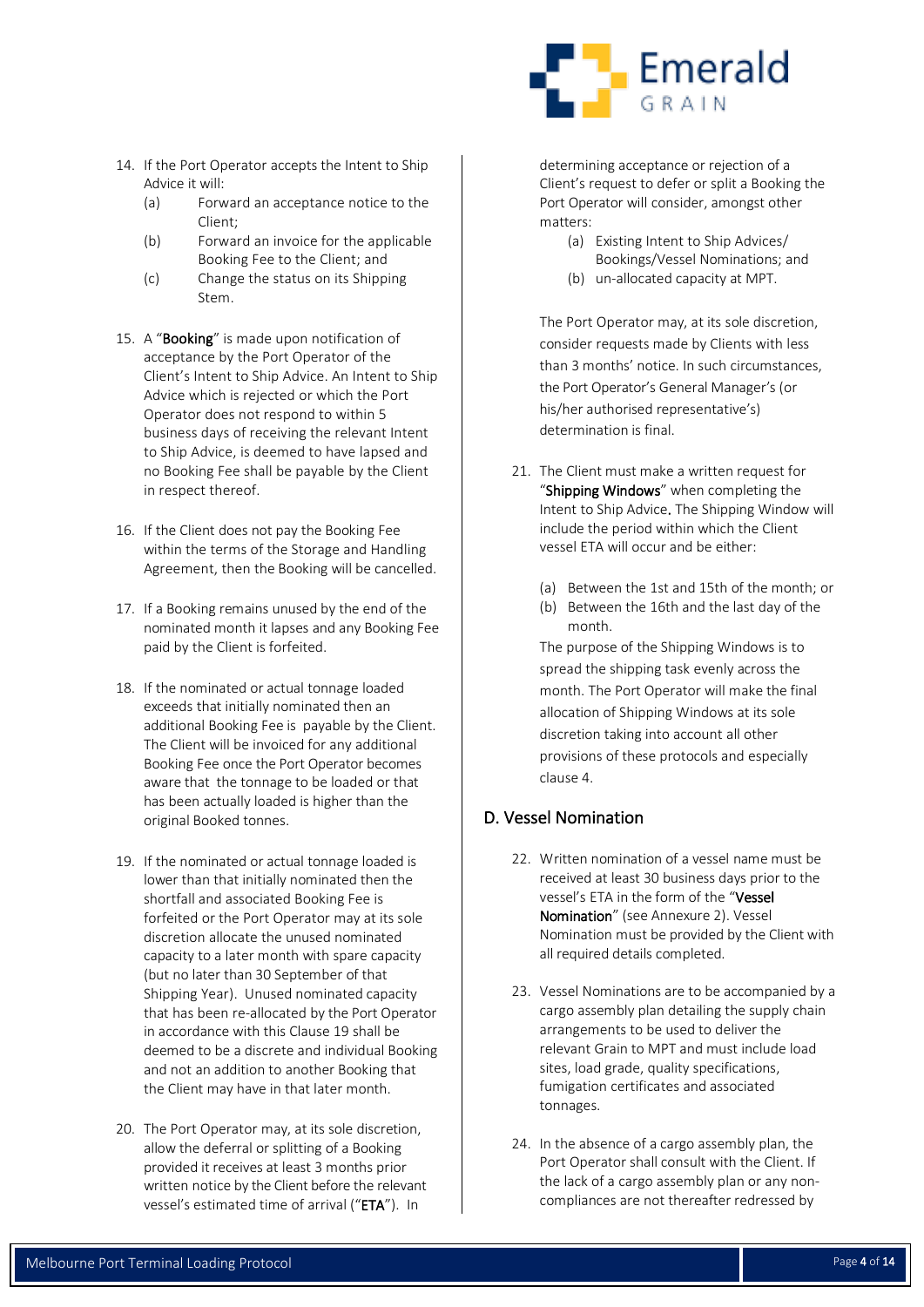the Client in a timely manner, and the Port Operator on reasonable grounds believes this would impact adversely on the efficiency and timeliness of loading at MPT, then the Port Operator may at its discretion do any of the following:

- (a) Arrange for the transport of client grain from any of its upcountry storage sites to the terminal to complete the cargo using road or rail freight, the full cost of which will be to the client account; or
- (b) Reject the Vessel Nomination, in which case the Booking Fee will be forfeited.
- 25. The Port Operator may, at its sole discretion, consider Vessel Nominations received on less than 30 business days' notice.
- 26. Upon receipt of the Vessel Nomination and the accompanying cargo assembly plan the Port Operator may, at its sole discretion, accept or reject the Vessel Nomination. The Port Operator will accept or reject the Vessel Nomination within 5 Business Days of receipt.
- 27. The Port Operator reserves the right to reject a Vessel Nomination where its ETA is up to one week earlier than an existing vessel nomination without the approval of the person responsible for the existing vessel nomination.
- 28. The Port Operator reserves the right to reject a Vessel Nomination where its ETA is expected to arrive outside of the Shipping Window as detailed in the Intent to Ship advice.

#### <span id="page-4-0"></span>E. Estimated Load Dates

- 29. Upon acceptance of a Vessel Nomination the Client will be notified of any vessel queuing and an estimate of load dates based on:
	- (a) Other vessels nominated to be loaded;
	- (b) Site accumulation and transport plan, including transport availability;
	- (c) Nominated vessel ETA;
	- (d) Ownership of stock; and
	- (e) Impact on terminal efficiencies.
- 30. Determination of estimated load dates is also based on MPT operating shipping and intake on



a 24/7 basis (excluding closed port days) provided sufficient notice is received.

- 31. Estimated load dates are approximate only and are not fixed or final. Estimated load dates may change due to:
	- (a) Changes to cargo;
	- (b) Delays in cargo accumulation;
	- (c) Delays in loading prior vessels;
	- (d) Weather;
	- (e) DAWEinstructions;
	- (f) Cargo quality problems; and
	- (g) POMC instructions.

#### <span id="page-4-1"></span>F. Cargo Accumulation

- 32. In order to maximize the efficiency and throughput capacity of the port, accumulation at port of cargo by rail will be expected to be an important component of the cargo assembly plan.
- 33. Cargo accumulation will not commence prior to payment of the Booking Fee by the Client and receipt by the Port Operator of a properly completed Vessel Nomination.
- 34. As a general rule cargo accumulation should not commence more than two weeks before relevant vessel ETA.
- 35. The Port Operator will determine, at is sole discretion, the order of cargo accumulation taking into account:
	- (a) Vessel ETA;
	- (b) Date Vessel Nomination received by the Port Operator;
	- (c) Grain availability at MPT;
	- (d) Site accumulation and transport plan;
	- (e) Ownership of stock and agreed stock swaps between clients; and
	- (f) Impact on terminal efficiencies.
- 36. Only grain that is owned by the Client will be accepted for accumulation. The Port Operator may accept grain for accumulation that is not owned by the Client if the owner of the grain provides the Port Operator with written confirmation of its intention to either:
	- (a) Sell the grain to the Client in port prior to vessel ETA; or
	- (b) Swap the grain with the Client's other grain stored with the Port Operator.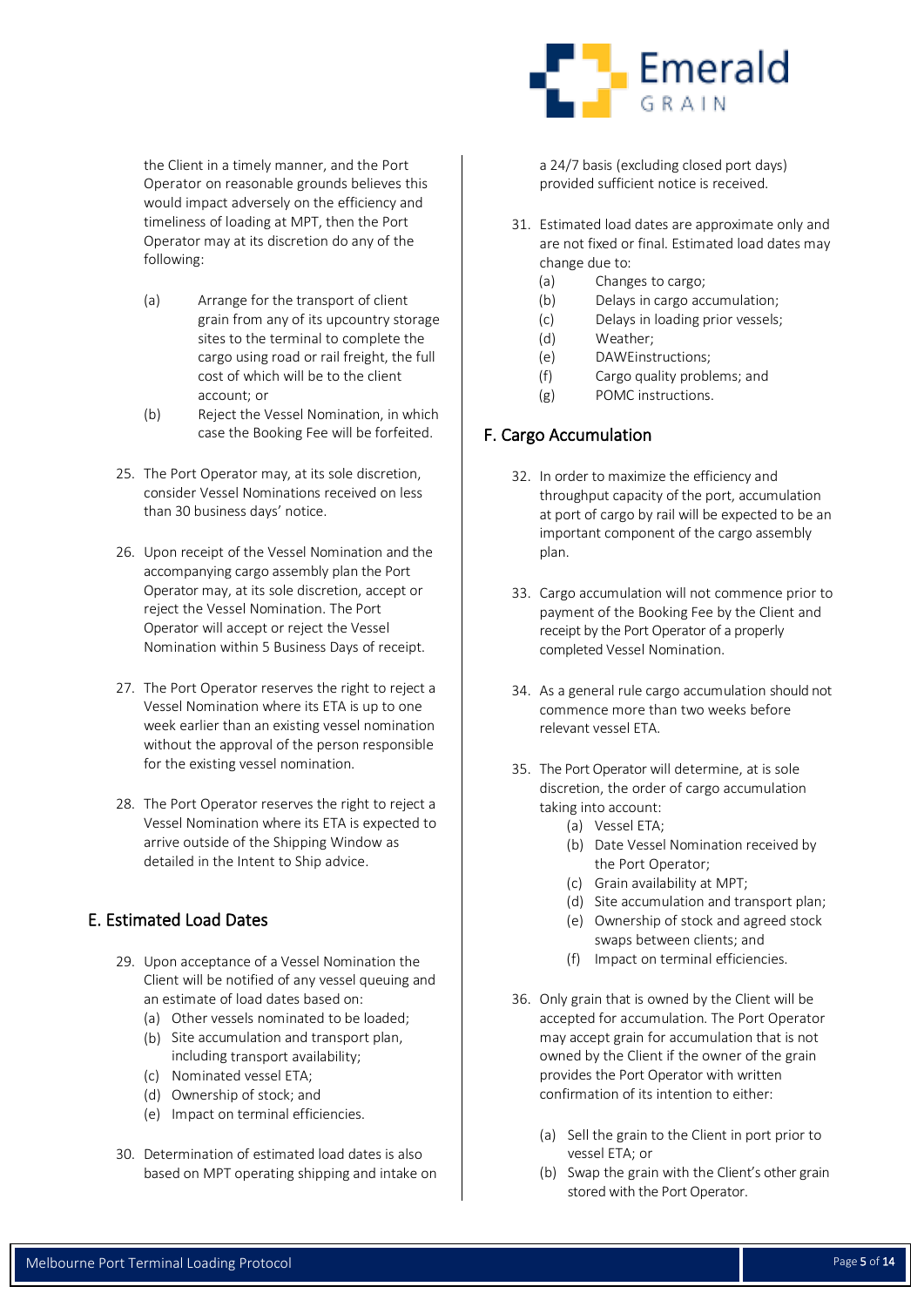- 37. The Port Operator reserves the right not to fully accumulate a cargo in accordance with a Vessel Nomination if this is necessary in order to maximise efficiency for all of the Port Operator's client vessel turnarounds (for example where multiple vessels are arriving within a short time frame).
- 38. Clients acknowledge and agree that Grain accumulated at MPT will be commingled with stock of the same grade and not segregated by ownership.
- 39. Storage fees will not be charged to a Client who has an approved Cargo Accumulation Plan and has met the obligations of the Port Loading Protocol.
- 40. If, due to circumstances outside the Port Operators control, a vessel does not commence loading five (5) calendar days following the original vessel ETA (as notified by the Client to the Port Operator), an initial carry charge of \$1.50/mt is applicable. This carry charge will then apply every seven (7) calendar days from the initial carry charge until the vessel commences loading.
- 41. Where a Client's grain remains at MPT after completion of ship-loading pursuant to a Vessel Nomination and the Client retains ownership of that grain (Surplus Grain), a carry charge of \$1.50/mt/week (proportionally adjusted) will be charged from 12.00am (midnight) on the immediate following Sunday.

#### <span id="page-5-0"></span>G. Vessel Loading

- 42. The order of vessel loading will generally be determined by the Port Operator having consideration to the following:
	- (a) Clause [4;](#page-2-4)
	- (b) Vessel ETA;
	- (c) Date Vessel Nomination received by the Port Operator;
	- (d) Date Vessel passed surveys;
	- (e) Grain availability at MPT;
	- (f) Site accumulation and transport plan;
	- (g) Ownership of stock and stock swaps between clients; and
	- (h) Impact on terminal efficiencies.



- 43. The Port Operator may, at its sole discretion, determine that loading a vessel the subject of the Vessel Nomination received later or with a later ETA is in the interests of terminal efficiency.
- 44. Where reasonable and necessary to facilitate the efficient loading of clients' vessels, the Client acknowledges and agrees to the Port Operator loading Stored Grain of equivalent grade onto the Client's vessel. If the Port Operator loads Stored Grain onto a Client's vessel, the Client agrees that, if requested by the Port Operator, it will execute grain Stock Swaps (See Annexure 3) with the Port Operator or the Port Operator's other clients to facilitate continued efficiency at MPT.
- 45. The Client acknowledges that specific terminal and supply chain efficiency requirements, including the desire to fully utilise available resources and the ability to optimise positioning of stock may result in clients' vessels being loaded out of arrival order.
- 46. Clients may negotiate changes to cargo accumulation and estimated load dates with the Port Operator's other clients. The Port Operator may or may not, at its sole discretion, agree to implement such changes.
- 47. Prior to commencement of loading, a vessel must have passed a marine, DAWE or any other survey required by law.
- 48. Should a vessel fail such survey (or be made the subject of a detention order) the Port Operator may, at its sole discretion, change the order of loading or direct the vessel's removal from the berth.
- 49. The Client indemnifies the Port Operator for all costs, expenses and liabilities incurred by the Port Operator in connection with a vessel failing any surveys. Such costs, expenses and liabilities may include but are not limited to:
	- (a) labour costs;
	- (b) treatment costs;
	- (c) lost profits; and
	- (d) any third party claims (for example where the terminal is blocked and causes other Port Operator clients to experience delays.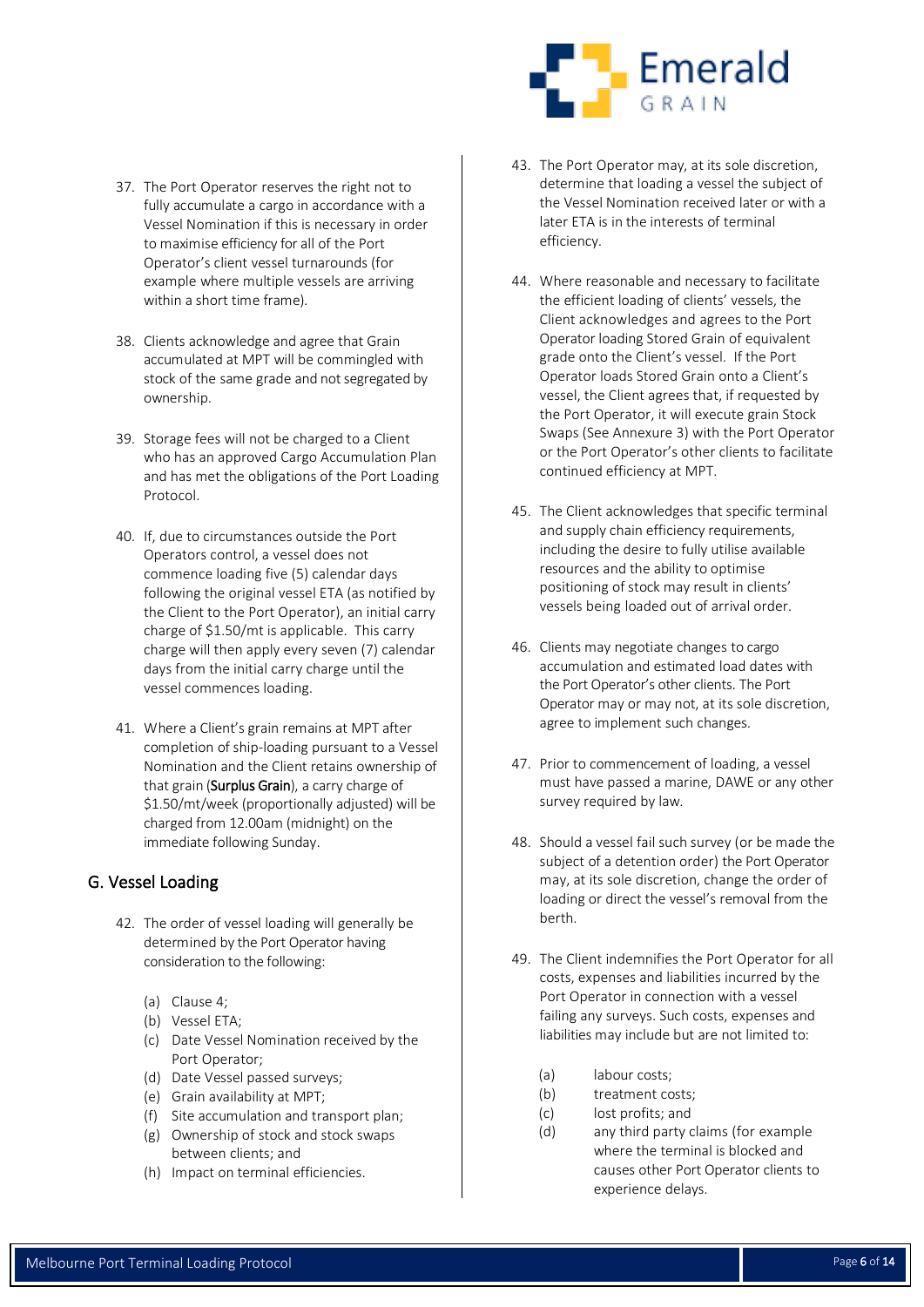- 50. If the Port Operator determines, at its sole discretion, that a vessel has a high risk of failing surveys it may require the Client to procure or pay for an "in transit" marine surveyor's report be provided prior to allowing the vessel to berth.
- 51. The Port Operator will not commence loading without prior written instructions from the Client to do so.

#### <span id="page-6-0"></span>H. Vessel Substitution or Delay

- 52. In the event that a vessel is substituted or delayed and the substituted or delayed vessel ETA is greater than 5 days from the original vessel ETA then the Booking Fee may, by the issue of a notice, be forfeited to the Port Operator if in the reasonable opinion of the Port Operator the substitution or delay would cause disruption to the efficient operation of MPT.
- <span id="page-6-2"></span>53. The Client indemnifies the Port Operator for all costs, expenses and liabilities in connection with:
	- (a) the cancellation of a vessel within 14 days of the original ETA;
	- (b) the delay or a vessel from its original ETA by more than 5 days; or
	- (c) a substituted vessel ETA being more than 5 days after the original ETA,

such cost, expenses and liabilities may include but are not limited to:

- (a) repositioning costs;
- (b) storage costs;
- (c) treatment costs;
- (d) lost profits; and
- (e) any third party claims where the terminal is blocked and causes other Port Operator clients to experience delays.
- 54. The Port Operator will use its best endeavours to mitigate any costs and expenses incurred in relation to the situations outlined in clause [53](#page-6-2) and will verify any costs, expenses and liabilities incurred in writing with reasonable supporting documentation. However, the



Client agrees it will remain ultimately responsible.

#### <span id="page-6-1"></span>I. Dispute Resolution

- 55. In the event that the Client disputes the Port Operator's adherence to these protocols (including, without limitation the acceptance or rejection of a Vessel Nomination, or prioritisation of terminal services), the following procedures will apply:
	- (a) The Client must notify the Port Operator in writing of the dispute, the reasons for the dispute and the resolution which the Client requests.
	- (b) In the case of a dispute regarding rejection of an intent to Ship or Vessel Nomination, the dispute notice must be received by the Port Operator by 16:00 Australian Eastern Standard Time on the next business day following receipt of the notice from the Port Operator of the rejection.
	- (c) The Port Operator must use its best endeavours to respond to the Client within 2 Business Days following receipt of the dispute notice. The Port Operator response must notify the Client whether the Port Operator will change its decision and, if not it must provide an explanation or basis for the Port Operator's' decision.
	- (d) If the Client is not satisfied by the Port Operator's response, or if the Port Operator fails to respond to the dispute notice within one business day of its receipt, the Client may serve written notice to the Port Operator within one business day of receipt of the Port Operator's response, or within one business day of when the Port Operator's Response was due.
	- (e) Upon receipt of this escalation notice, the Port Operator must use all reasonable endeavours to arrange a meeting between the Port Operator's General Manager and the Client within two business days of receipt of the escalation notice. Where the Port Operator's General Manager is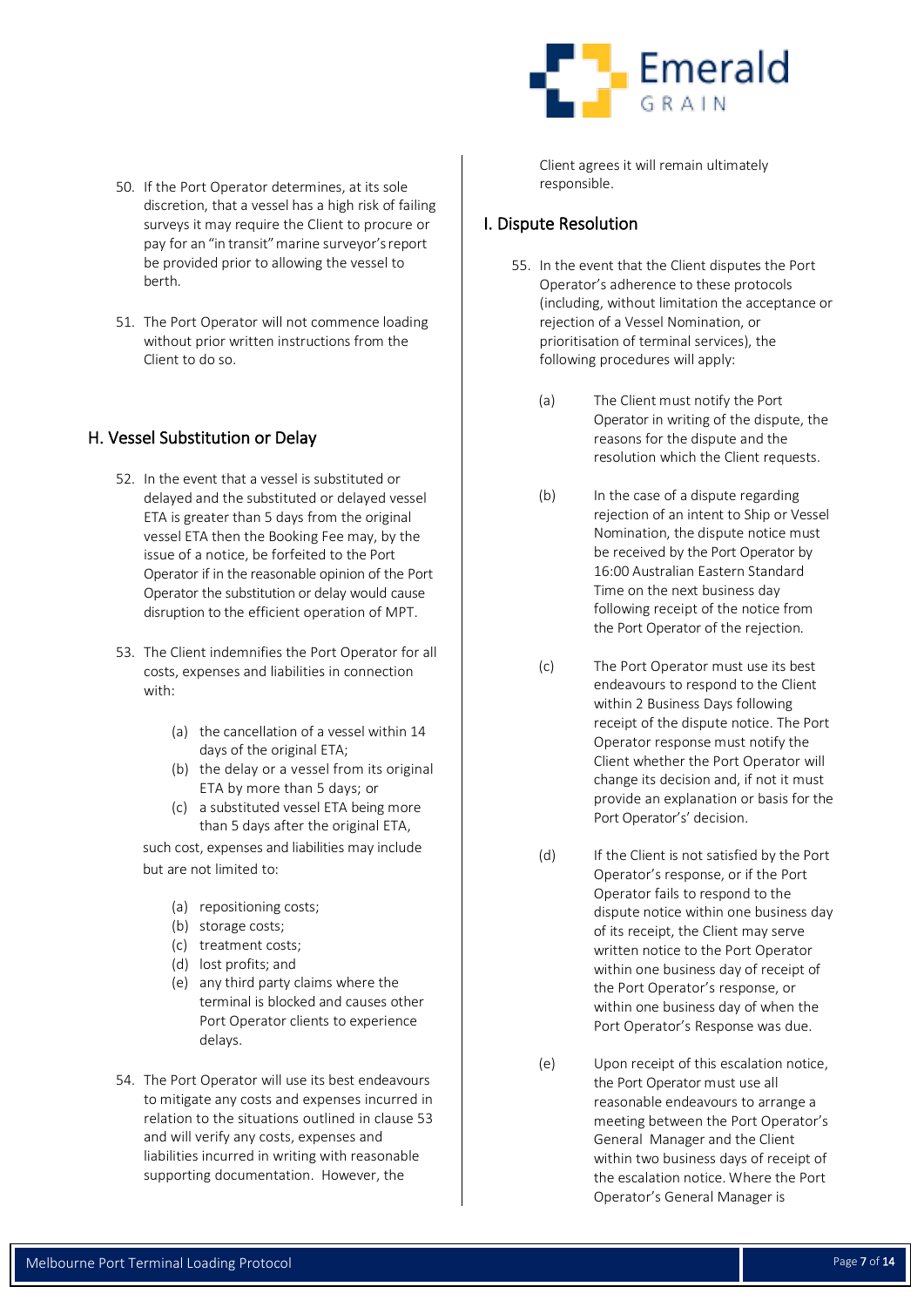unavailable for such a meeting within the timeframe specified, the Port Operator will make available a suitable alternative authorised representative to meet with the Client within two business days of receipt of the escalation notice. To facilitate the expeditious resolution of disputes, the meeting can take place either face to face or by telephone.

- (f) At the meeting, the Port Operator's General Manager (or appointed representative) and the Client will discuss the subject of the dispute notice and the Port Operator's response and use all reasonable endeavours to reach an agreed outcome. Where such agreed outcome cannot be achieved, given the need for clarity, efficiency and certainty in this dispute resolution process, the Port Operator's General Manager (or appointed representative) will make a final decision in relation to the dispute notice and (within 10 business days after the meeting) notify that decision and the reasons for that decision in writing to the Client.
- (g) In reaching the final decision, the Port Operator's General Manager (or appointed representative), acting on behalf of the Port Operator, must take into account the circumstances of the dispute and details set out in the dispute notice and, acting reasonably and in good faith, reach a decision that is consistent with the wording, or if that is unclear, the intent of these Protocols (and, in the case of Bulk Wheat, the Access Undertaking). the Port Operator's General Manager (or appointed representative) may also have regard to the objectives of:
	- maximising the efficient operation of MPT;
	- maximising export throughput at the MPT;
	- ensuring the non-discriminatory treatment of clients; and
	- ensuring consistency of decisions.

#### <span id="page-7-0"></span>J. Interpretation



- 56. Unless otherwise defined in these Protocols or in clause [58](#page-7-1) below, capitalised terms in these protocols have the same meaning as given to them in the Storage & Handling Agreement.
- 57. If anything in these protocols are in conflict with terms and conditions in the Storage and Handling Agreement, these protocols will prevail.
- <span id="page-7-1"></span>58. The following definitions apply to these protocols:
	- (a) **Booking Fee** means the Booking Fee as detailed in the Storage and Handling Agreement between the Client and the Port Operator;
	- (b) Shipping Year means 1 October to 30 September;
	- (c) Storage and Handling Agreement means the agreement by that title entered into between the Port Operator and the Client, or the document by that title published on the Port Operator's website which the Client is bound pursuant to clause [2](#page-2-5) of these protocols.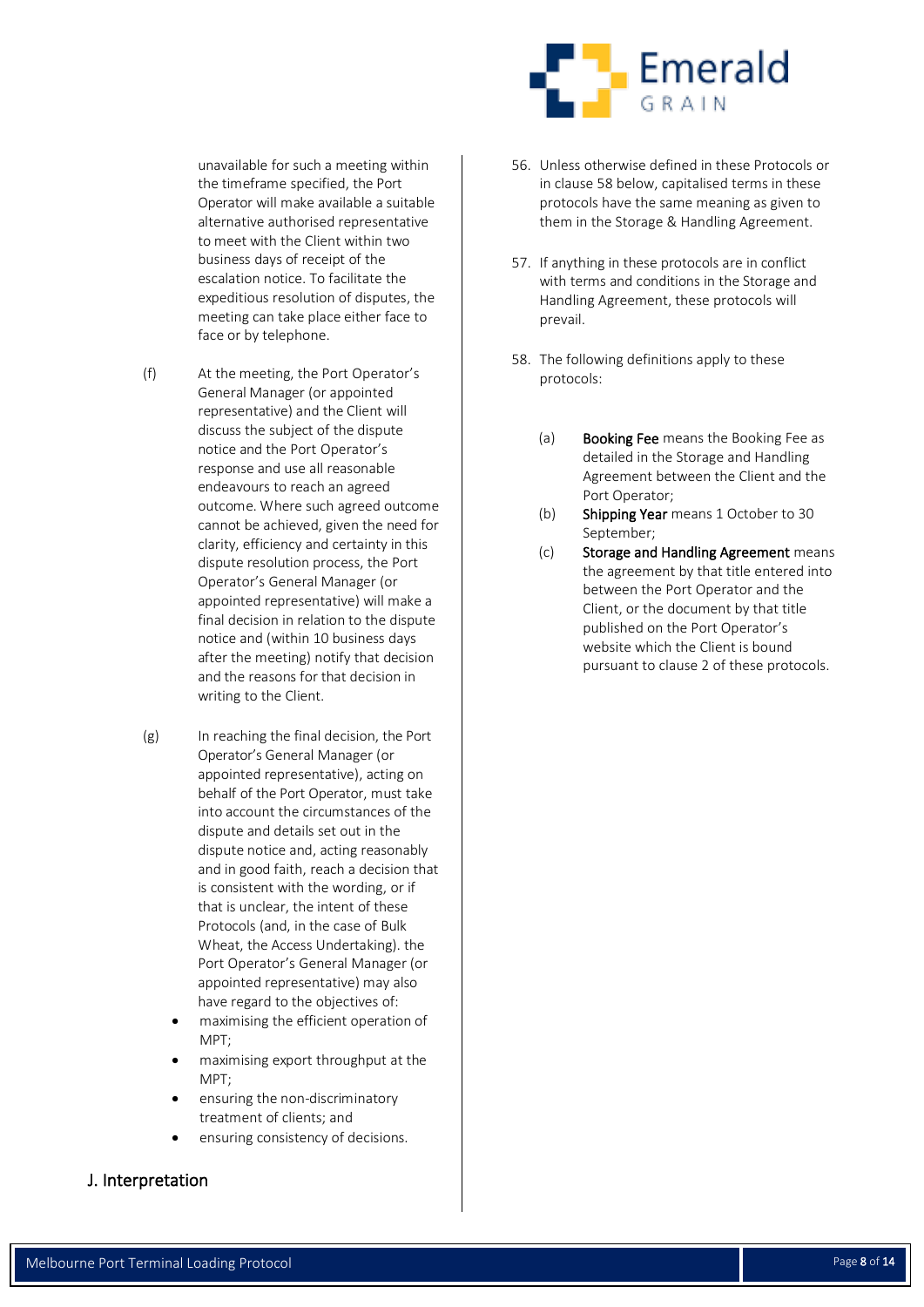

#### <span id="page-8-0"></span>Annexure 1 - Intent to Ship Advice Load Details

| <b>Projected Load Ports</b> |  |
|-----------------------------|--|
| <b>Total tonnage</b>        |  |
| <b>Tolerance</b>            |  |
| Shipping month              |  |
| Shipping Window (FH / LH)   |  |

#### Quality Parameters / Comments

| <b>Load Grade</b> | <b>Quality Specifications</b> | Parcel 1 | Parcel 1 |
|-------------------|-------------------------------|----------|----------|
|                   |                               |          |          |
|                   |                               |          |          |
|                   |                               |          |          |
|                   |                               |          |          |
|                   |                               |          |          |
|                   |                               |          |          |

Name: …………………………………………………………………………………………………………………………………………………………………………….…

Signature: …………………………………………………………………………………………………………………..….. Date: …………………………………….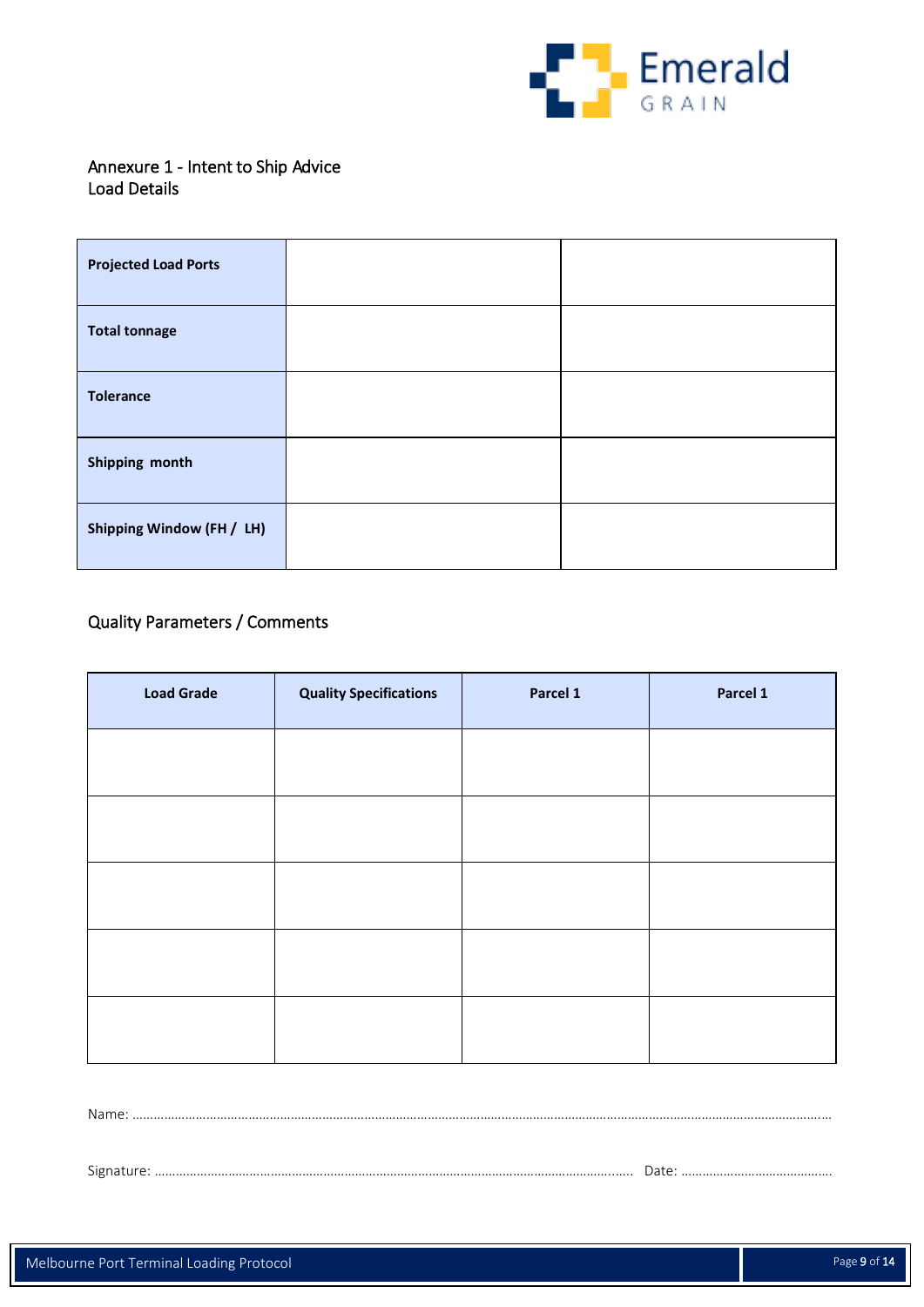

#### <span id="page-9-0"></span>Annexure 2 - Vessel Nomination & Cargo Assembly Plan Vessel Details:

| Vessel name              |                   |  |
|--------------------------|-------------------|--|
| Owner                    | <b>Hatches</b>    |  |
| <b>Authority to load</b> | <b>Year built</b> |  |
| <b>Gross tonnage</b>     | <b>Holds</b>      |  |
| <b>Net tonnage</b>       | Laycan            |  |
| <b>Vessel type</b>       | <b>DWT</b>        |  |
| <b>Flags</b>             | <b>LOA</b>        |  |
| <b>Draft</b>             | <b>Beam</b>       |  |

#### Load Details:

| <b>Load ports</b>    |  |
|----------------------|--|
| <b>Date</b>          |  |
| <b>Total tonnage</b> |  |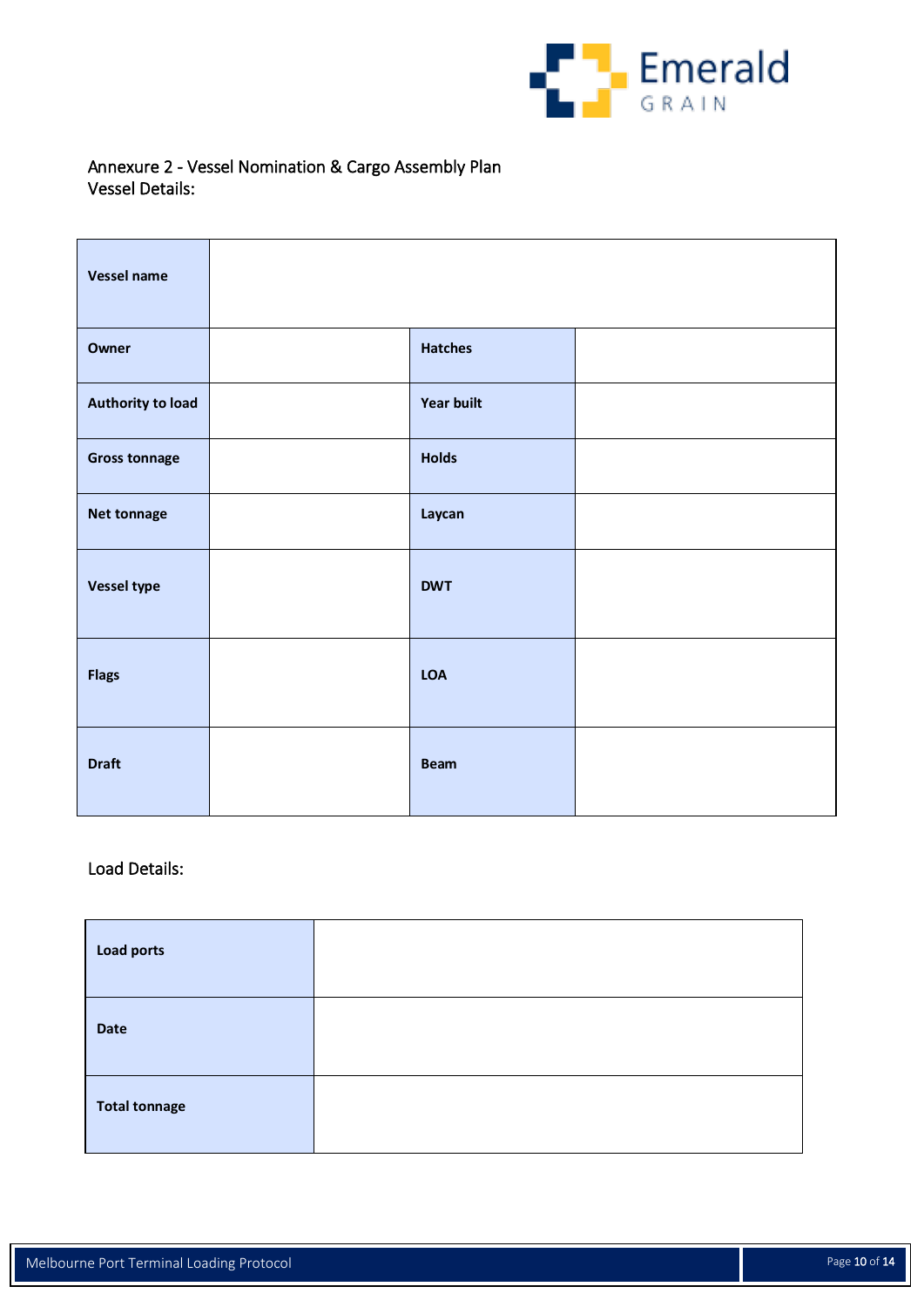

| <b>Tolerance</b>                |  |
|---------------------------------|--|
| <b>Contract grades</b>          |  |
| <b>Stowage factor</b>           |  |
| <b>Client reference</b>         |  |
| <b>Contract number</b>          |  |
| <b>Destination</b>              |  |
| Discharge port                  |  |
| <b>Exporter</b>                 |  |
| <b>Export Inspection charge</b> |  |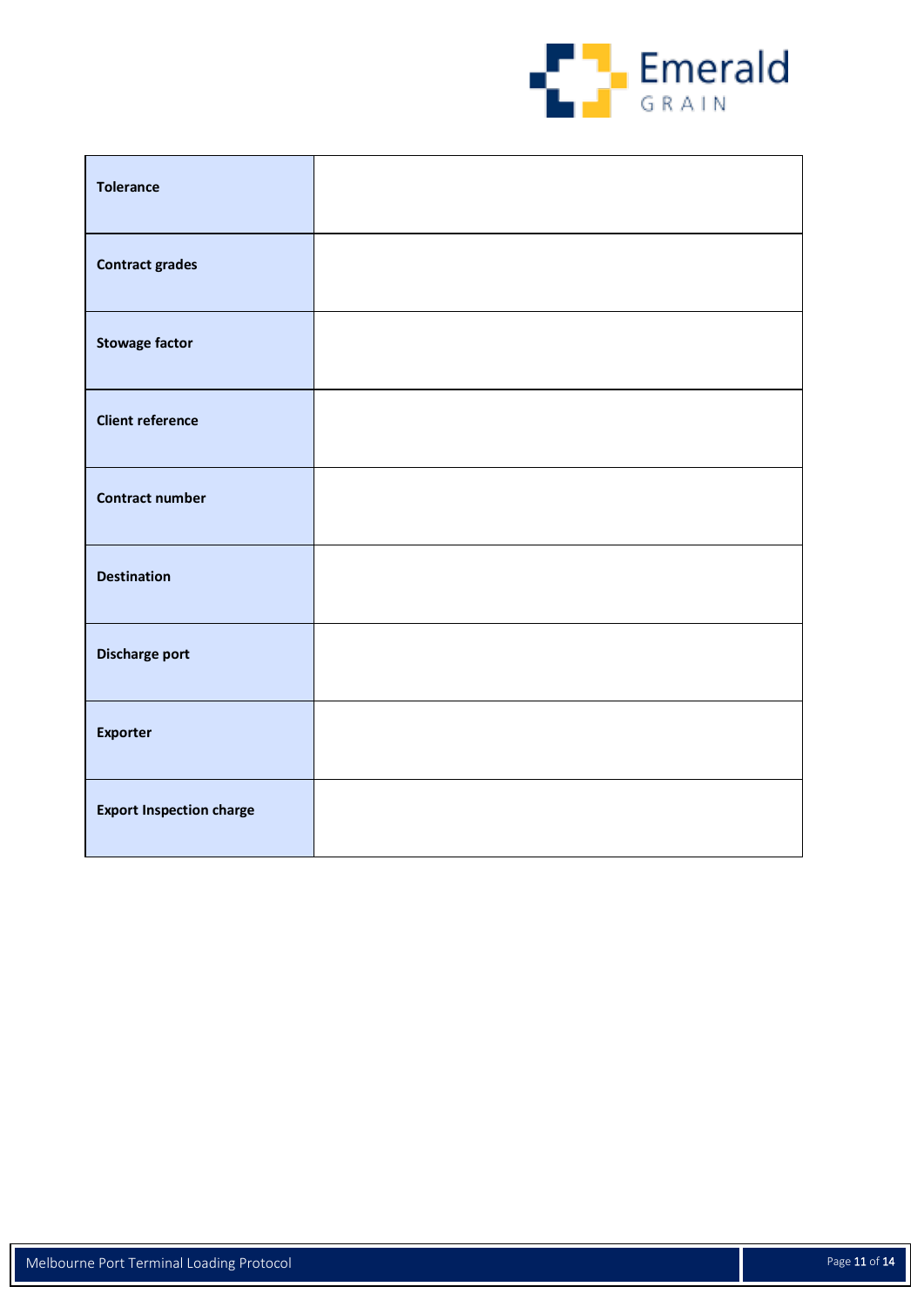

#### Quality Parameters:

| <b>Load Grade</b> | Quality<br><b>Specifications</b> | Parcel 1 | Parcel 2 | Parcel 3 | Parcel 4 |
|-------------------|----------------------------------|----------|----------|----------|----------|
|                   |                                  |          |          |          |          |
|                   |                                  |          |          |          |          |
|                   |                                  |          |          |          |          |
|                   |                                  |          |          |          |          |
|                   |                                  |          |          |          |          |
|                   |                                  |          |          |          |          |
|                   |                                  |          |          |          |          |
|                   |                                  |          |          |          |          |
|                   |                                  |          |          |          |          |
|                   |                                  |          |          |          |          |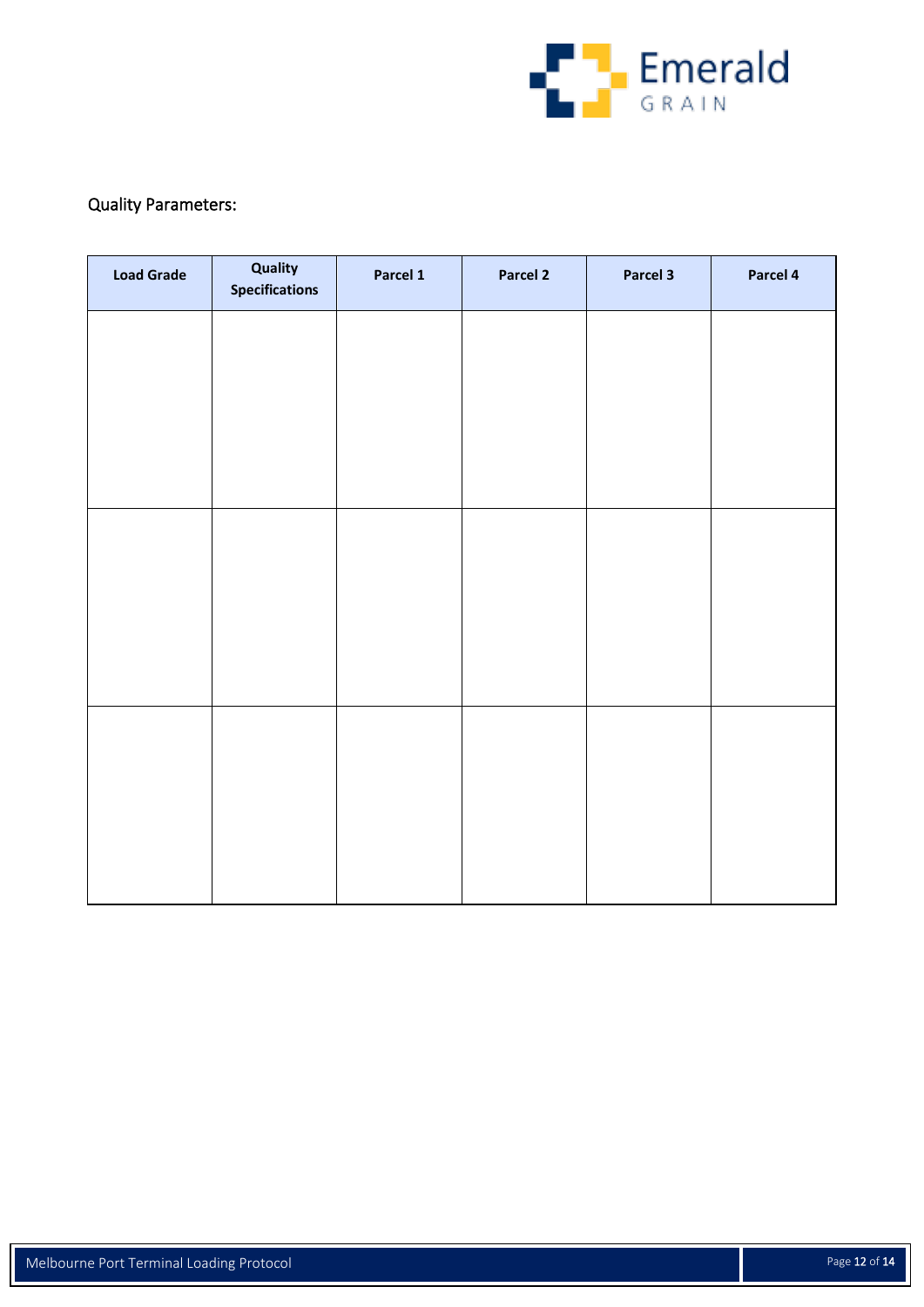

#### Cargo Assembly Plan:

| <b>Originating Site</b> | Grade | <b>Tonnes</b> | <b>Fumigation Certificate</b> |
|-------------------------|-------|---------------|-------------------------------|
|                         |       |               |                               |
|                         |       |               |                               |
|                         |       |               |                               |
|                         |       |               |                               |
|                         |       |               |                               |
|                         |       |               |                               |
|                         |       |               |                               |
|                         |       |               |                               |
|                         |       |               |                               |
|                         |       |               |                               |
|                         |       |               |                               |
|                         |       |               |                               |
| <b>Total</b>            |       |               |                               |

Name: ……………………………………………………………………………………………………………………………………………………………….………………

Signature: ……………………………………………………………………………………………………………………… Date: ……………………….……………